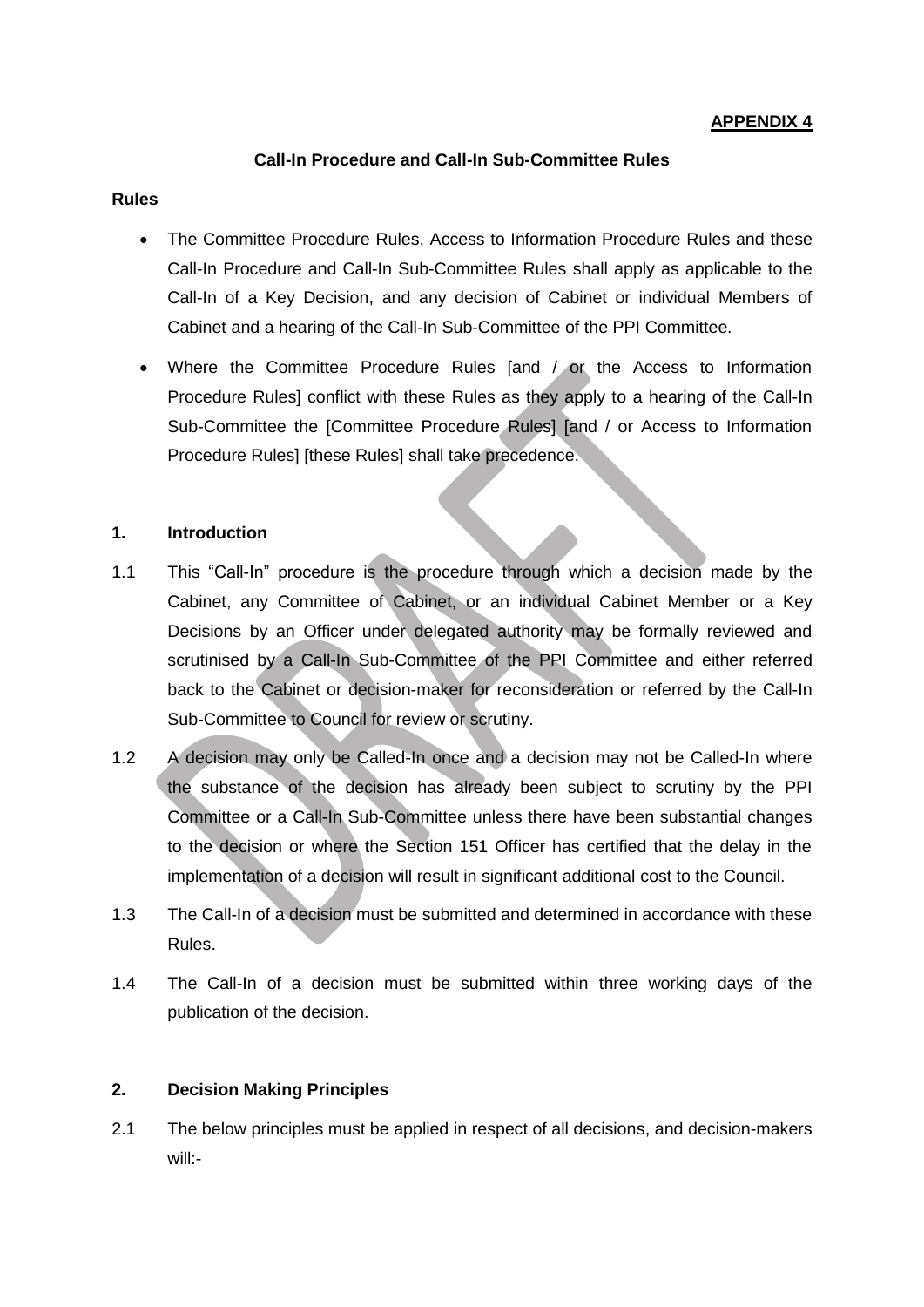- 2.1.1 be open and transparent;
- 2.1.2 act within their authority;
- 2.1.3 take into account all relevant considerations and ignore irrelevant considerations;
- 2.1.4 evaluate alternative options;
- 2.1.5 undertake consultation as required or as may be appropriate;
- 2.1.6 make decisions which are reasonable and proportionate to the desired outcome;
- 2.4.7 obtain and consider professional advice as may be required or appropriate;
- 2.4.8 ensure best value;
- 2.4.9 have regard to the Council's Constitution and relevant policies, rules and procedures;
- 2.4.10 have regard to the rules of natural justice;
- 2.4.11 comply with all relevant legislation including but not limited to as regards human rights and the public sector equality duty.

## **3. Who Can Request a Call-In?**

3.1 The Call-In of a decision can be requested by five elected Members of the Council signing a completed Call-In Notice (appendix 1) and submitting it to the Monitoring Officer.

#### **4. Grounds for Call-In**

- 4.1 The Call-In of a decision must be made on at least one of the following grounds:-
	- 4.1.1 The decision has not been made in accordance with the Council's, decisionmaking principles;
	- 4.1.2 The decision is outside of the Council's approved Budget or Policy Framework;
	- 4.1.3 The decision is outside of the powers of the Council;
	- 4.1.4 The decision is unlawful;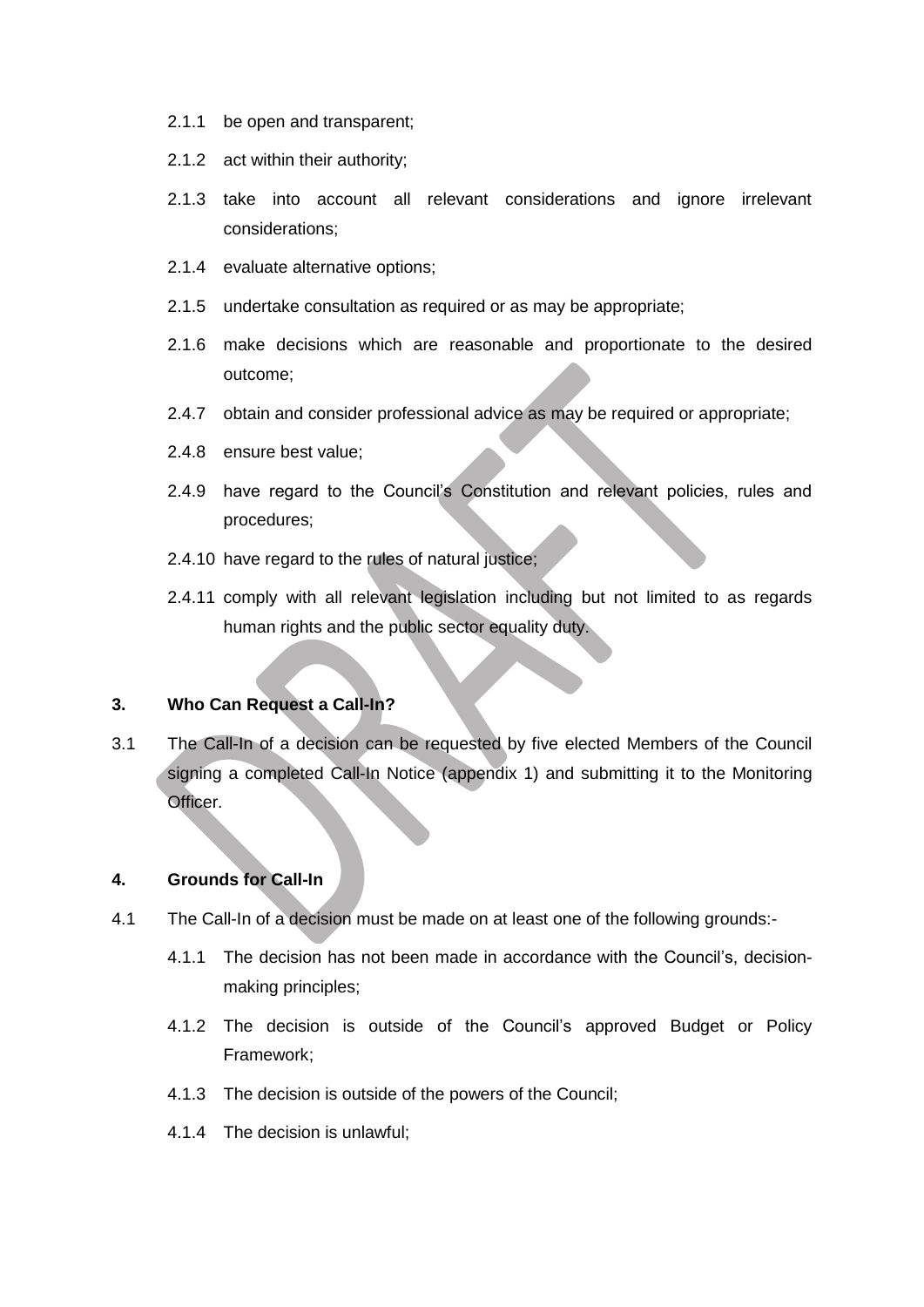- 4.1.5 The decision is not in the public interest (it does not benefit, or disadvantages, the welfare or wellbeing of communities living or working in two or more Wards).
- 4.2 [In considering the grounds for Call-In regard should be had to the decision-making principles at Rule 2 above and their relevance to the grounds on which a decision is being Called-In.]

## **5. Determining the Validity of a Call-In Notice**

- 5.1 The Monitoring Officer, in consultation with the Section 151 Officer and / or the Head of Paid Service as appropriate shall determine the validity of a Call-In Notice. A Call-In Notice will not be valid where:-
	- 5.1.1 The Call-In Notice does not provide sufficient information and / or has not been correctly completed, signed (electronic signature is accepted) and submitted to the Monitoring Officer within 3 working days of the publication of the decision;
	- 5.1.2 The Call-In Notice does not identify the decision being Called-In;
	- 5.1.3 The Call-In Notice does not specify at least one of the grounds detailed above at Rule 4;
	- 5.1.4 The decision has been taken as a matter of urgency in accordance with the Council's procedure for urgent decisions;
	- 5.1.5 The Call-In of the decision would seriously prejudice the legal or financial position of the Council or the interests of residents;
	- 5.1.5 The substance of the decision has already been the subject of scrutiny by the PPI Committee or a Call-In Sub-Committee;
	- 5.1.6 The Call-In notices raises a question(s) answered in the report(s) relating to the decision.
	- 5.1.7 The decision concerns an "excluded matter" pursuant to the Overview and Scrutiny (Reference by Councillors) (Excluded Matters) (England) Order 2012;
	- 5.1.8 The Call-In is considered to be vexatious or malicious.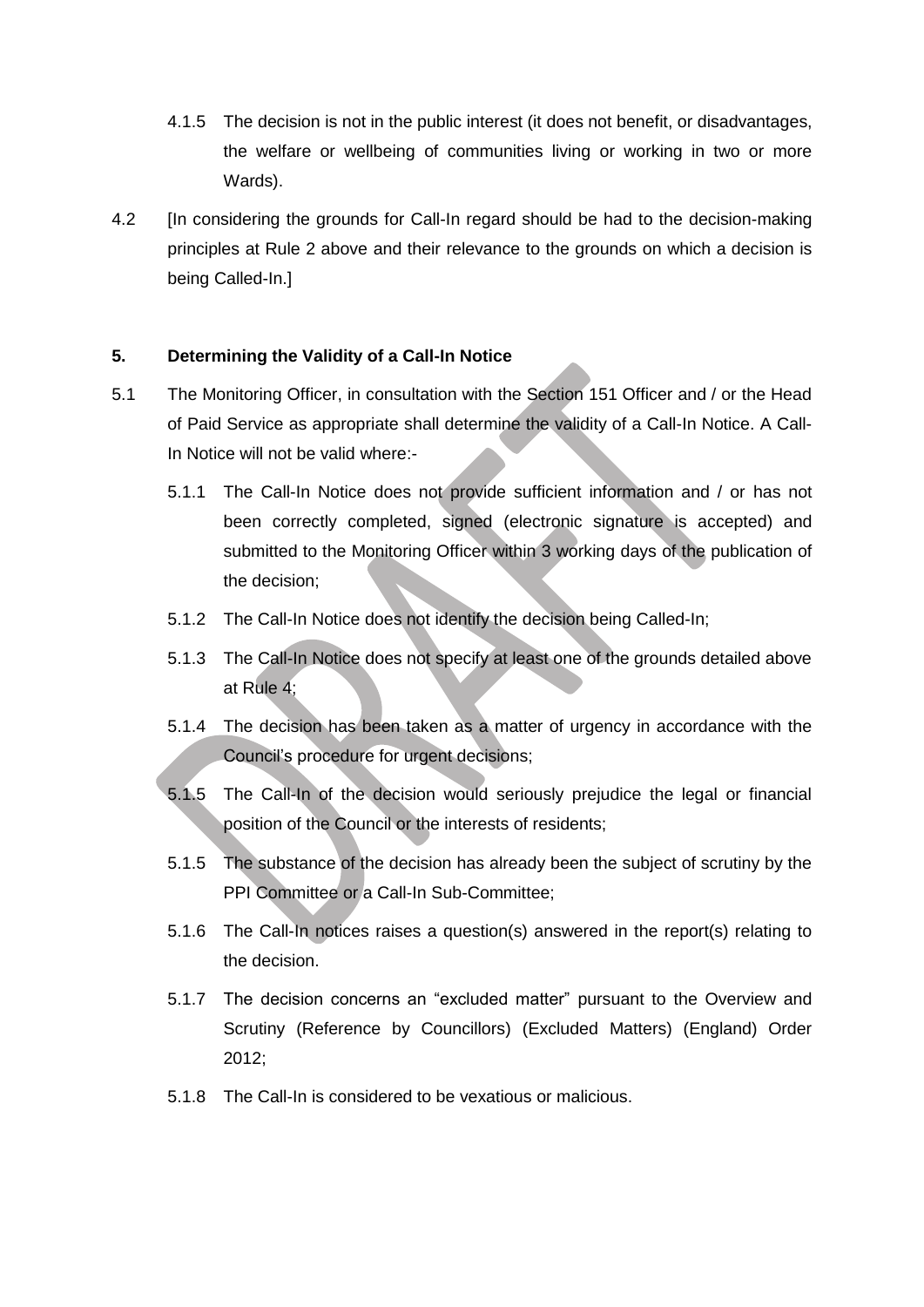## **6. Consideration of a Call-In Notice by the Call-In Sub-Committee**

- 6.1 Where the Monitoring Officer has determined that a Call-In Notice is valid, the Cabinet, PPI Committee and relevant Officers will be notified and a meeting of the Call-In Sub-Committee will convened to consider the Call-In Notice as soon as reasonably practicable.
- 6.2 The Call-In Sub-Committee shall comprise five Members of the PPI Committee and shall include the Chair or Vice Chair of the PPI Committee wherever possible.
- 6.3 The Committee Procedure Rules and the Access to Information Procedure Rules shall apply to a meeting of the Call-In Sub-Committee.
- 6.4 The purpose of the Call-In Sub-Committee meeting is to establish whether or not the decision has been made incorrectly; the meeting is not intended to be adversarial and shall take the form of a discussion to ascertain the facts.
- 6.5 In considering the Call-In Notice the Call-In Sub-Committee will have the information on which the decision-maker made the decision and the information on which the decision to Call-In the decision was made (if any).
- 6.6 The lead signatory on the Call-In Notice will be invited to attend the meeting of the Call-In Sub-Committee to present the Call-In and answer the Committee's questions.
- 6.7 The decision-maker will also be invited to attend the meeting of the Call-In Sub-Committee to address the Call-In Notice and answer the Committee's questions; the Committee may also invite relevant Officers and Members to answer questions.
- 6.8 The Call-In Sub-Committee may request the Monitoring Officer and / or the Section 151 Officer to attend the meeting and provide advice.

## **7. Decision of the Call-In Sub-Committee**

- 7.1 Having considered the decision and the Call-In Notice the Call-In Sub-Committee may:-
	- 7.1.1 uphold the decision (in which case the decision shall take effect and may be implemented immediately;
	- 7.1.2 recommend that the decision-maker amends the decision;
	- 7.1.3 refer the decision back to the decision-maker for reconsideration;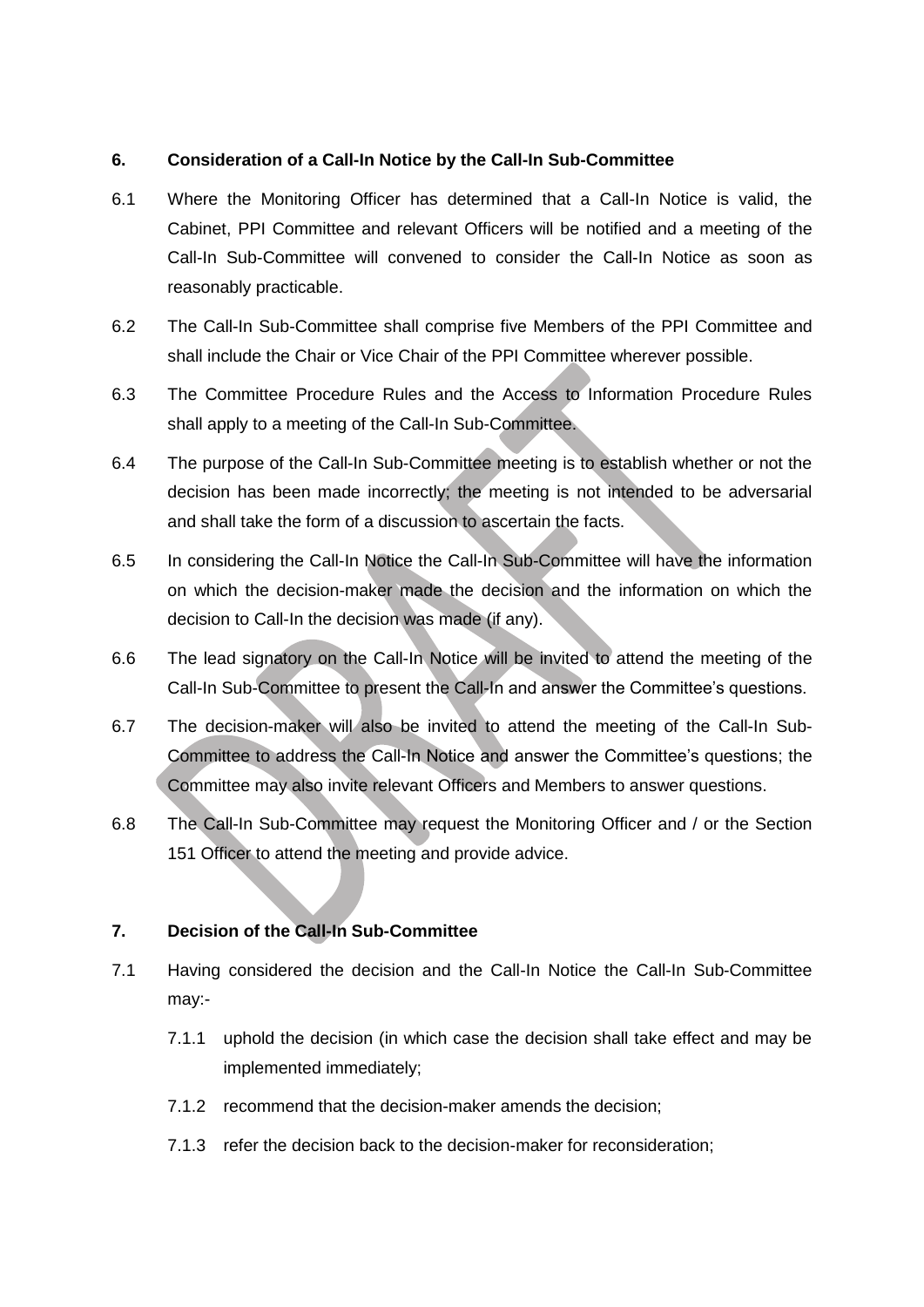- 7.1.4 refer the decision to the Cabinet for further consideration as to whether the decision is within the Budget and Policy Framework (where the Call-In Sub-Committee considers it may not be);
- 7.1.5 refer the decision to the Cabinet for further consideration as to whether the decision should have been a Key Decision (where the Call-In Sub-Committee considers it may be); (*link to definition of Key Decision*)
- 7.1.6 refer the matter to Council for consideration and to obtain its views.
- 7.2 The Call-In Sub-Committee will prepare a written report of its recommendations including the reasons for the recommendations. The report will be circulated to the decision-maker, the Cabinet and any relevant Officers or Members.

## **8. The Amendment and Reconsideration of Decisions**

- 8.1 The decision-maker will consider the recommendations of the Call-In Sub-Committee or reconsider the decision as soon as reasonably practicable.
- 8.2 Where the decision-maker amends the decision in line with the recommendations of the Call-In Sub-Committee the amended decision will be notified to the Sub-Committee in writing. Upon its amendment the decision will take effect and may be implemented immediately.
- 8.3 Where the decision-maker disagrees with the recommendations of the Call-In Sub-Committee or is unable to amend the decision or considers that the original decision should stand, the decision-maker shall notify the Sub-Committee as soon as reasonably practicable. The Call-In Sub-Committee may accept the decision-maker's views or may refer the decision to the Cabinet for further consideration or to the Council to obtain its views.
- 8.4 Where the views of Council are sought the Council may refer the decision back to the decision-maker with its views. Where the Council does not do so, the decision shall be of effect and may be implemented immediately.
- 8.5 The Council has no power to substitute its own decision for that of the decisionmaker unless the Council determines that the decision is contrary to the Policy Framework, or contrary to, or not wholly consistent with, the Budget.
- 8.6 The Cabinet or decision maker shall meet to reconsider any decision referred back to it by the Call-In Sub-Committee or the Council as soon as reasonably practicable and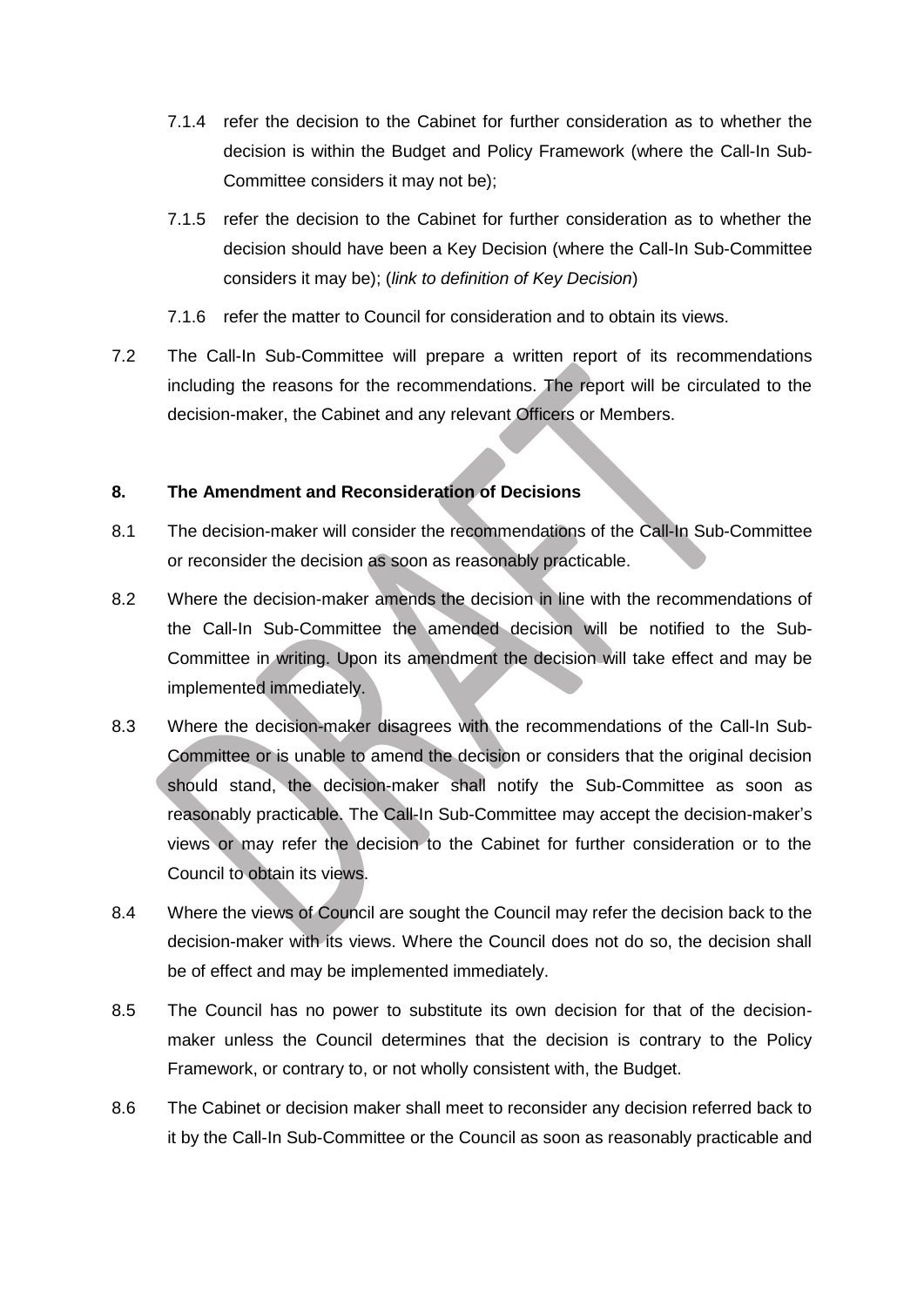notify the Sub-Committee or the Council as the case may be in writing of its determination.

8.7 After the procedure set out in this section is concluded, a decision shall take effect and may be implemented three working days after the Cabinet or decision-maker has notified the Call-In Sub-Committee of its reconsideration and determination of the decision.

# **9. Decisions which the Call-In Sub-Committee considers may be outside of the Budget and Policy Framework**

- 9.1 Where the Call-In Sub-Committee considers that a decision is, or if made, would be contrary to the Policy Framework or contrary to, or not wholly in accordance with, the Budget, it shall obtain advice from the Monitoring Officer and Section 151 Officer.
- 9.2 The Monitoring Officer and Section 151 Officer shall provide a report to the Cabinet which will also be sent to the Call-In Sub-Committee and every Member of the Council.
- 9.3 The Cabinet will meet as soon as reasonably practicable after receiving the report. Where the Cabinet considers that the decision is, or if made, would be contrary to the Policy Framework or contrary to, or not wholly in accordance with, the Budget, the decision shall be referred for the determination of Council at a meeting to held within as soon as reasonably practicable.
- 9.4 Where the Cabinet considers that the decision is within the Budget and Policy Framework it shall prepare a report to the Council which will also be sent to the Call-In Sub-Committee and every Member of the Council.
- 9.5 Upon receipt of the report, where the Call-In Sub-Committee does not agree with the views of Cabinet, it will call a meeting of Council and prepare a report to Council for the purpose which will be sent to the Cabinet and every member of the Council. The meeting will be convened as soon as reasonably practicable of its being called by the Call-In Sub-Committee.
- 9.6 At the meeting the Council will consider the reports and advice from the Monitoring Officer and Section 151 Officer. The Council may:-
	- 9.6.1 endorse the decision of the Cabinet as being within the approved Budget and Policy Framework;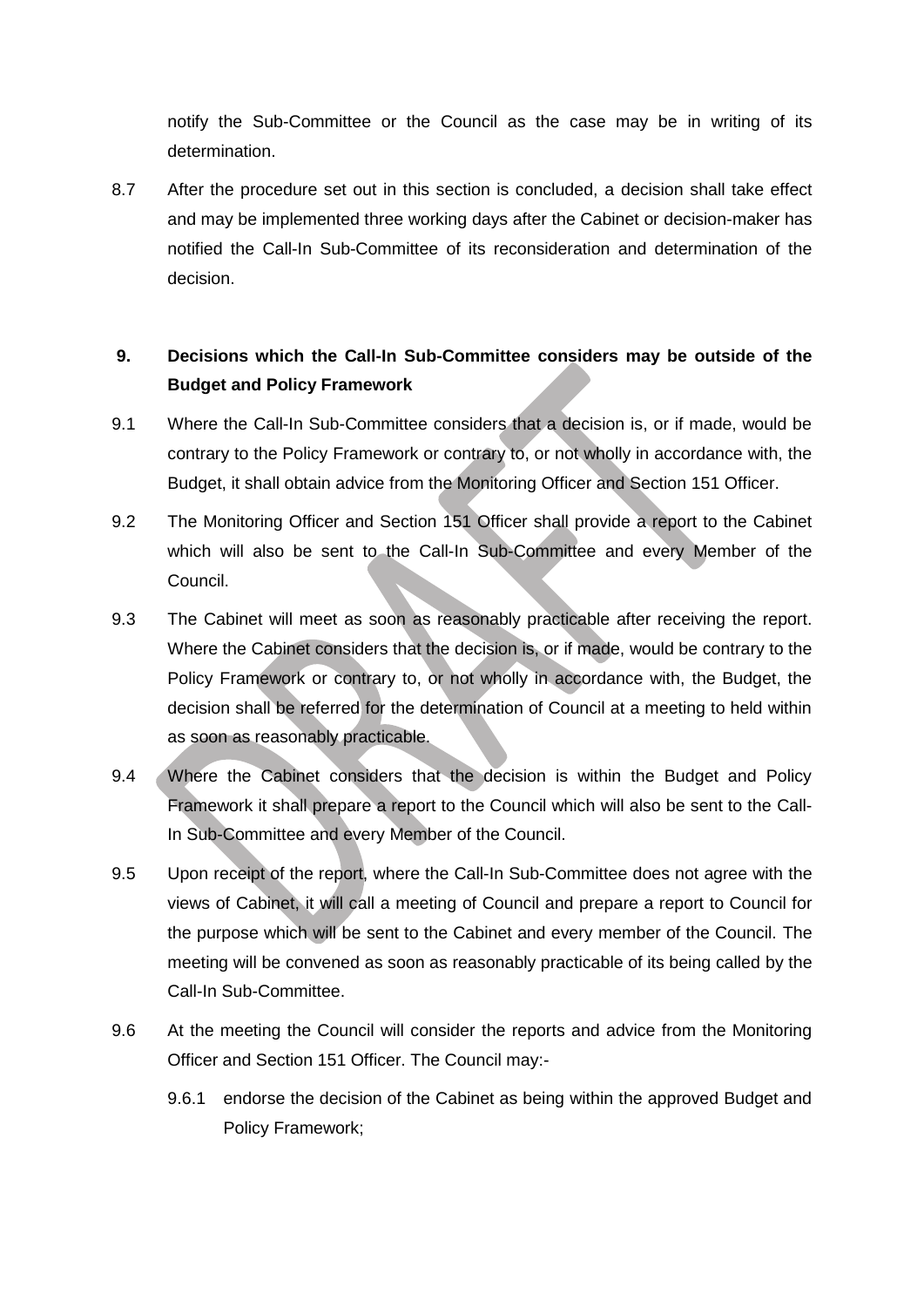- 9.6.2 determine that the decision is, or if made, would be contrary to the Policy Framework or contrary to, or not wholly in accordance with, the Budget and amend the Budget or Policy Framework to accommodate the decision;
- 9.6.3 determine that the decision is, or if made, would be contrary to the Policy Framework or contrary to, or not wholly in accordance with, the Budget and, having declined to amend the Budget or Policy Framework to accommodate the decision, refer it back to the Cabinet for reconsideration with advice from the Monitoring Officer and Section 151 Officer.

# **10. Decisions which the Call-In Sub-Committee considers should have been Key Decisions**

- 10.1 Where the Call-In Sub-Committee considers that a decision should have been a Key Decision and has not been made accordingly it will seek advice from the Monitoring Officer and the Section 151 Officer.
- 10.2 The Monitoring Officer and Section 151 Officer shall provide a report to the Cabinet which will also be sent to the Call-In Sub-Committee and every Member of the Council.
- 10.3 The Cabinet will meet as soon as reasonably practicable after receiving the report. Where the Cabinet considers that the decision should have been a Key Decision it shall notify the Call-In Sub-Committee in writing and reconsider the decision accordingly with advice from the Monitoring Officer and Section 151 Officer.
- 10.4 Where the Cabinet remains of the view that the decision is not a Key Decision it will prepare a report to Council which will be sent to the Call-In Sub-Committee and every member of the Council.
- 10.5 Upon receipt of the report, where the Call-In Sub-Committee does not agree with the views of Cabinet, it will call a meeting of Council and prepare a report to Council for the purpose which will be sent to the Cabinet and every member of the Council. The meeting will be convened as soon as reasonably practicable after its having been called by the Call-In Sub-Committee.
- 10.6 At the meeting the Council will consider the reports and advice from the Monitoring Officer and Section 151 Officer. The Council may:-

10.6.1 endorse the decision of the Cabinet that the decision is not a Key Decision;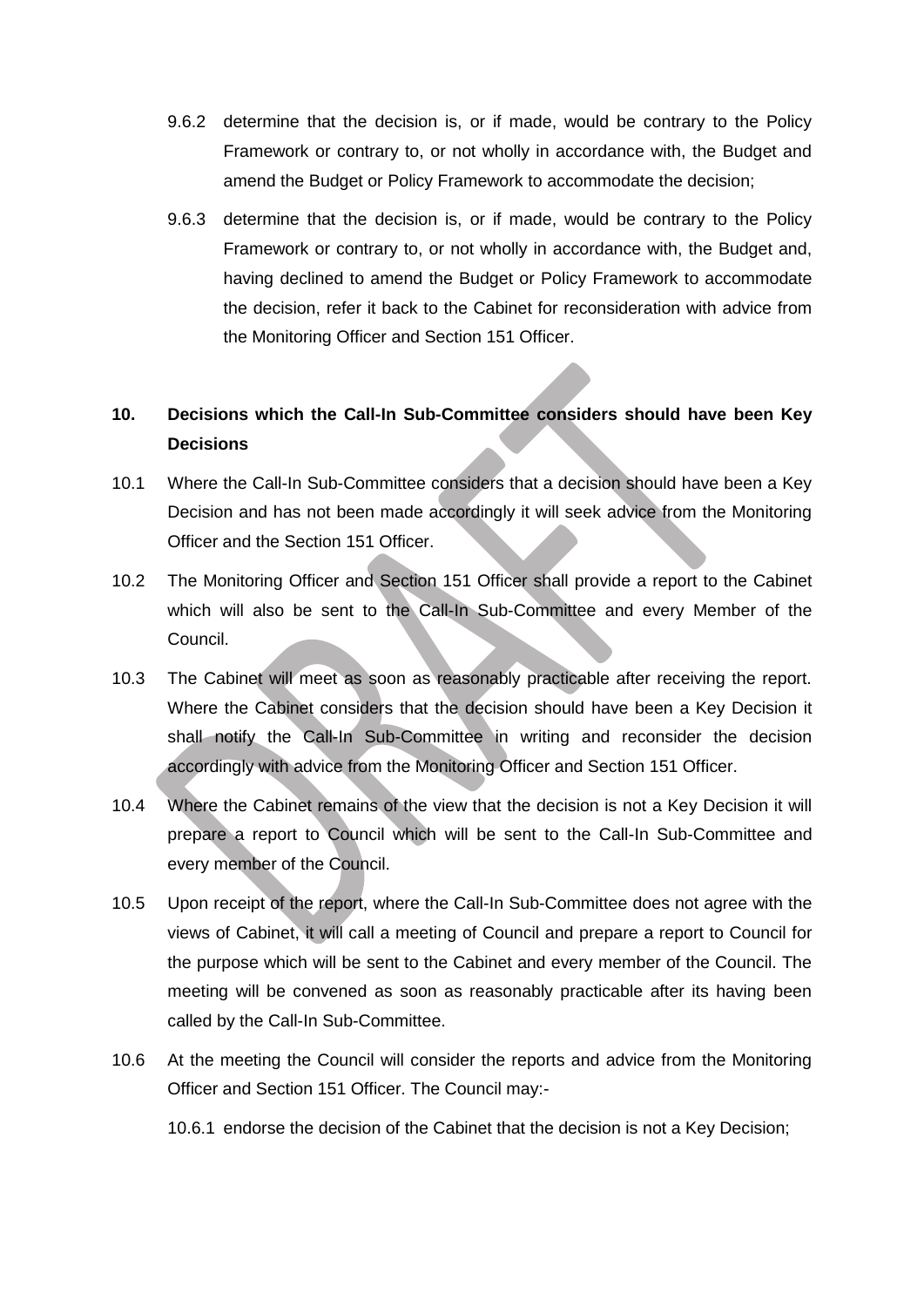10.6.2 determine that the decision is a Key Decision and refer the decision back to the Cabinet for reconsideration as a Key Decision with advice from the Monitoring Officer and Section 151 Officer.

#### **11. Review of the Call-In Procedure Rules**

- 11.1 These Call-In Procedure Rules and their operational effect will be monitored by the Monitoring Officer, reviewed as required and at least annually.
- 11.2 As required and at least annually the Monitoring Officer will prepare a report to Council as to the Call-In of decisions, which may include recommendations for amendments to the Call-In Procedure Rules.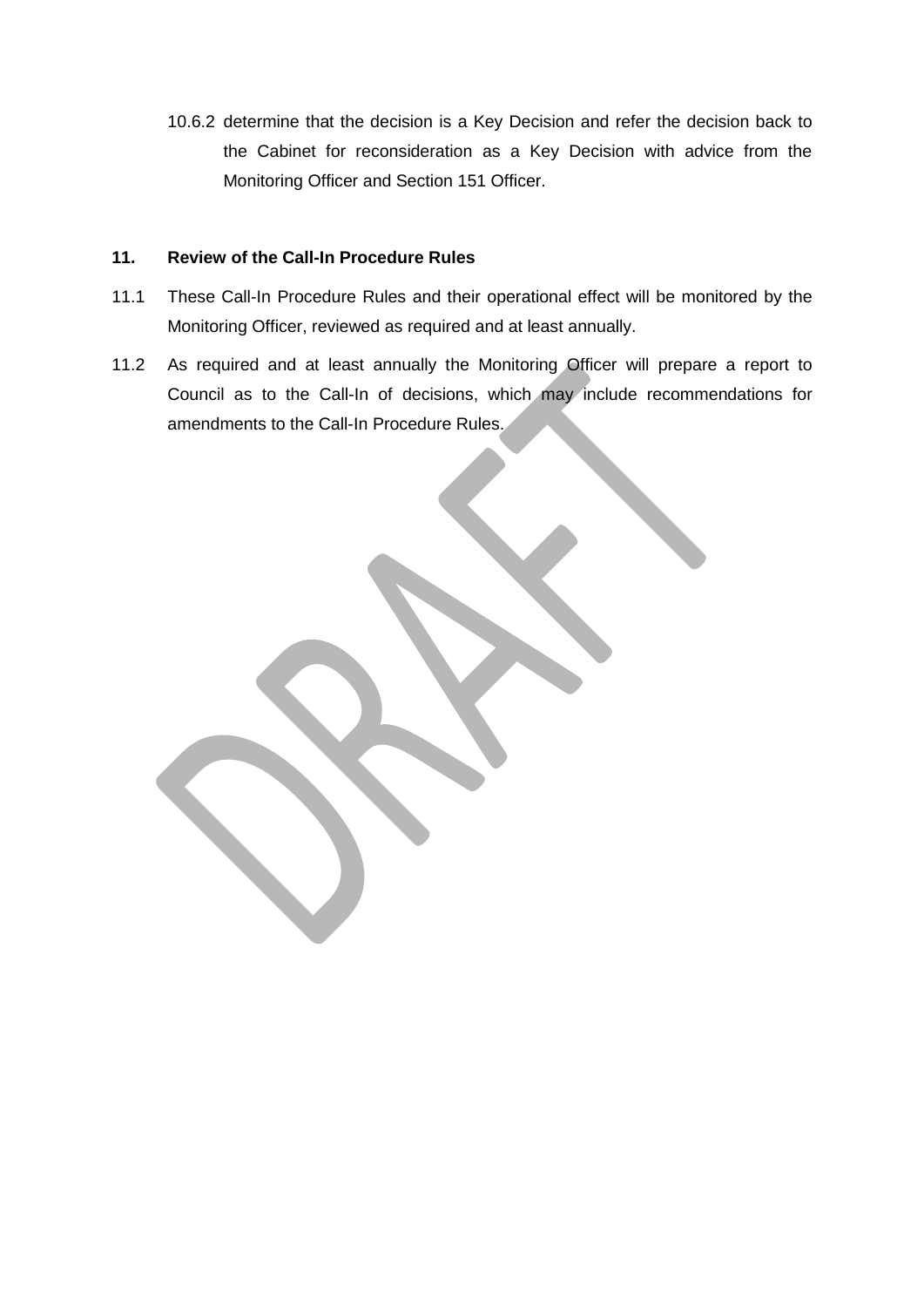## **Appendix 1**

## **NOTICE OF CALL-IN OF DECISION**

In accordance with  $\begin{bmatrix} 1 & 1 \\ 1 & 1 \end{bmatrix}$  of the Council's Constitution, we the undersigned hereby give notice that we wish to Call-In the following Decision):

1. Decision reference and description……………………………………………………………...

………………………………………………………………………………………………………….

2. Date of decision....................................................................................................................

We consider that the decision should be Called-In on the following grounds (delete as appropriate):

- 1. The decision is not in accordance with the Council's decision-making principles;
- 2. The decision is outside the approved Budget or Policy Framework;
- 3. The decision is outside the powers of the Councill
- 4. The decision is unlawful;
- 5. The decision is not in the public interest.

**Reasons (in relation to grounds 2-5 above)**

In relation to **ground number 1** above, we consider that the following principle(s) of decision-making have been breached (tick as appropriate)

| <b>Decision- Making Principle(s)</b><br><b>Breached</b> |                                                                                             | <b>Reasons</b> | <b>Please</b><br>tick |
|---------------------------------------------------------|---------------------------------------------------------------------------------------------|----------------|-----------------------|
| a                                                       | open and transparent                                                                        |                |                       |
| $\mathsf b$                                             | within their authority                                                                      |                |                       |
| $\mathbf C$                                             | take into account all<br>relevant considerations<br>and ignore irrelevant<br>considerations |                |                       |